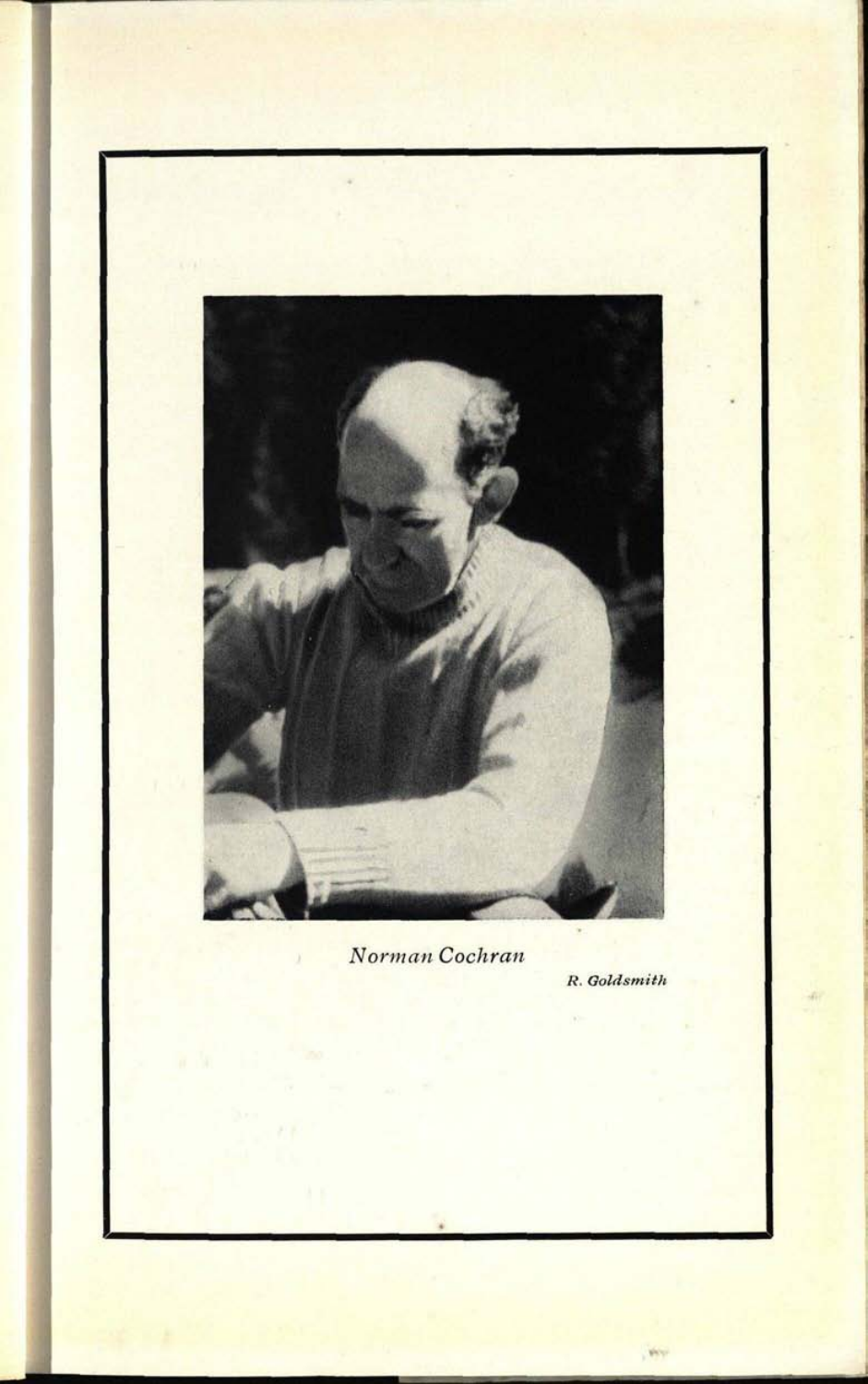## Dr. NORMAN COCHRAN

A tragic accident to Dr. Norman J. Cochran on Les Ecrins in the Dauphinée, on the 25th July, 1959, robbed the M.A.M. of one of its most distinguished and beloved members. Feeling his loss so deeply ourselves, we extend our heartfelt sympathy to his wife Diana, and his sons Malcolm and Robin, with whom he shared such an active and <sup>a</sup> happy life.

Norman contributed greatly, and in an open hearted manner, to the activities of the M.A.M. Annually since 1949 he led the Easter meets at Fort William, and what occasions of jollity and endeavour those were ! Tiger and beginner, new and familiar faces, all were welcomed and knitted together, and climbed in the fairest and foulest of weather on Norman's home ground ; he was also a member of the Lochaber section of the J.M.C.S. These meets were indeed a fine contribution to the health and success of the club and will always be remembered by the many who enjoyed them.

His Presidency of the Club (1955-1957) was a period of invigoration, marked by his encouragement of new members and of the young, his energetic and regular attendance of climbing meets, his leadership of a guideless and strenuous meet at Courmayeur and Chamonix, and above all by his friendliness.

He was elected to the Alpine Club in 1951, and visited the Alps annually, achieving a large number of magnificent guideless climbs, including some fine traverses of the higher mountains. His catholic tastes and inquisitiveness led him to most of the main climbing areas, but he was drawn to an increasing extent by the greatness and beauty of the Italian side of the great mountains, coupled with a love of the Italian people, and by the wildness of the Dauphinée.

Those who joined him on his expeditions were many, and they will remember his steadfast friendship, his calm and fortitude in adversity, and his joy at being in the mountains. He was a fine and steady leader, at home on ice and rock, and would always make the most of the weather. Many have been outraged at being dragged out in the wet darkness of a most unpromising morning, and subsequently have been delighted at being in the only party on the summit on what developed after all into a fine day. On the other hand he would not press on dangerously if bad conditions persisted.

During his visits to Fort William Norman led a number of rescue parties on Ben Nevis. Some of these were highly dramatic,

Write